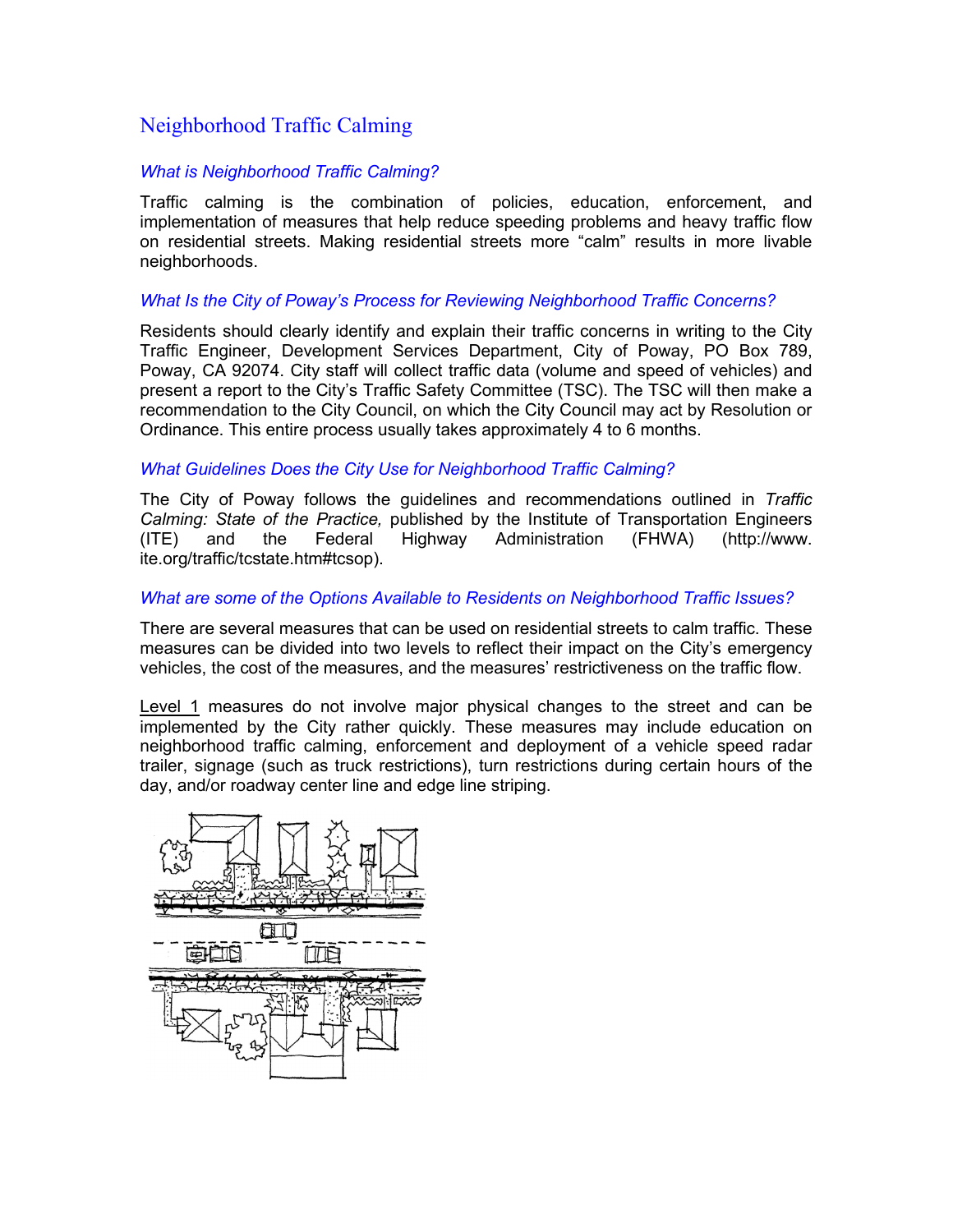Level 2 measures require a major physical change to the street using devices such as speed humps, road narrowing, or turn-restricting medians. The City of Poway has yet to implement Level 2 measures except for the speed humps installed on Carriage Road north of Poway Road in the early 1990s. Level 2 measures require a funding source, and the City may ask the residents to participate in the cost of such traffic calming measures.



## *What Are the General Criteria for City Streets to Qualify for Neighborhood Traffic Calming?*

There are several criteria that City staff considers before the implementation of neighborhood traffic calming measures. The street must primarily be a residential street and must meet the following conditions:

- The traffic volume (Average Daily Traffic) is greater than 1,000 cars/day;
- At least 15% of the traffic is driving more than 10 mph over the speed limit;
- The street is not considered a primary route for emergency vehicles per the City's Safety Services Department;
- The traffic measures will not result in a significant diversion of traffic to other residential streets;
- The traffic measures will not result in unreasonable liability to the City; and
- □ Local and State laws authorize the requested action.

## *Do We Need a Petition for Neighborhood Traffic Calming Measures?*

The City requires a signed petition from the residents affected by the traffic measures, with at least 70% of the residents in favor of the requested action. The City also requires that the neighbors work together and form a Traffic Committee to interact with City staff. The Committee will work with City staff to identify potential solutions to the specific traffic issue.